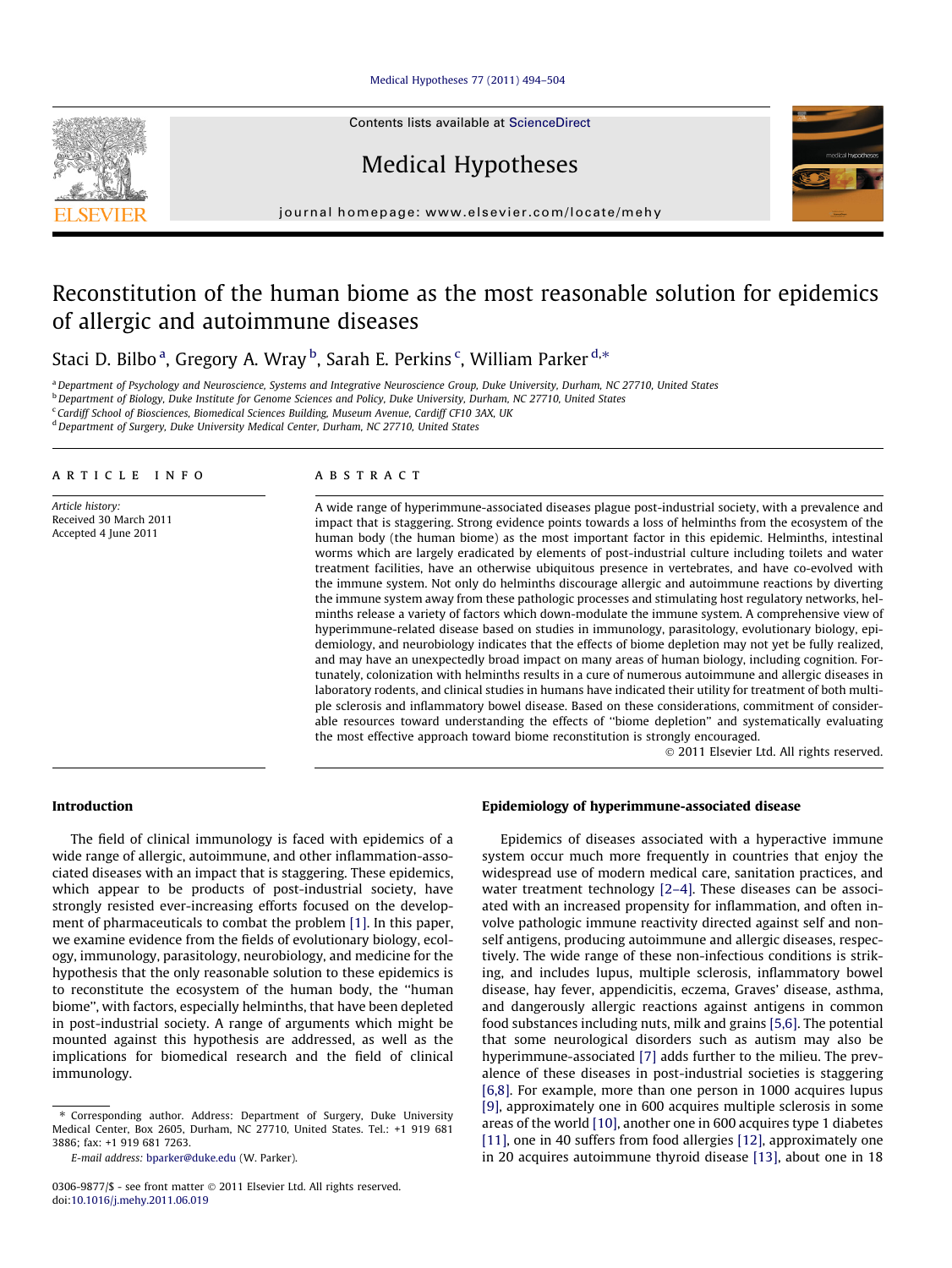reports symptoms of asthma [\[14\]](#page-9-0), about one in 13 acquires appendicitis [\[15\]](#page-9-0), and approximately half of the population in the United States reacts against common allergens based on a skin test [\[16\]](#page-9-0) and experiences symptoms such as a runny nose and itchy eyes that are consistent with allergic reactions [\[17\]](#page-9-0). The most widely supported view of the cause of this epidemic can be termed ''The Biome Depletion Theory''. This theory states that a profound depletion of components from the ecosystem of the human body, the "human biome", in post-industrial society has left our immune systems profoundly over-reactive, with a strong propensity to react against a wide range of non-pathogenic self and non-self antigens.

## The human biome and the immune system: a single, functional unit

The Biome Depletion Theory is based on the intimate connection between the human immune system and those organisms that live in and on the human body. Studies in which animals are completely separated from all microorganisms have been instrumental in our understanding of the connection between the immune system and the rest of the human biome. Decades of experiments have reproducibly demonstrated that microbe-free animals, known as gnotobiotic or germ free animals, have an immune system which is grossly undeveloped relative to the immune system of animals that are colonized with a normal bacterial flora [\[18–21\]](#page-9-0). The addition of bacteria to previously germ free animals results in restoration of the immune system [\[21\]](#page-9-0), and demonstrates the dependence of the immune system on the microbial flora. Ongoing work on the relationship between the microbial flora and the immune system has led to the understanding that the immune system is better described as an interface with the environment more so than as a defensive wall against the environment. The immune system's role as an environmental interface is illustrated by its support of mutualistic microorganisms that deter pathogenic microorganisms, a process which potentially provides a more effective barrier to contagious disease than does anti-microbial measures carried out directly by the immune system [\[22\].](#page-9-0)

Understanding the connection between the microorganisms normally associated with our bodies and the immune system has garnered great interest, and knowledge in this field is expanding quickly. These human-associated microorganisms, collectively known as the ''microbiome'', comprise an important part of the human biome. The importance of this part of the human biome extends far beyond the immune system, affecting metabolism and potentially the development of other parts of the biome, including worms, or helminths, that inhabit the gut of all vertebrate species [\[23\].](#page-9-0) Modern sanitation and water treatment practices, the widespread use of antibiotics, modern practices in obstetrics (e.g., delivery by caesarian section and the use of antiseptics), and the use of substitutes for mother's milk, have all profoundly affected the microbiome. These changes almost certainly contribute to hyperimmune-associated disease [\[24,25\],](#page-9-0) but it is profound changes in colonization of the gut by helminths rather than changes in colonization of the gut by microorganisms that has been identified as the single most important factor impacting epidemics of hyperimmune-associated disease [\[26–29\]](#page-9-0). Helminths interact in a complex manner with the immune system of the host as well as with the microorganisms of the human biome, forming a key component of the highly interdependent network normally associated with the human biome (Fig. 1). This key component of the biome has largely been eradicated in post-industrial society, and a wide range of evidence suggests that this depletion leaves the remaining components of the biome in an unbalanced, relatively unstable, and disease-prone state.



Fig. 1. Interdependence of the microbiome (microorganisms colonizing the human body), helminths colonizing the human body, and the immune system. Factors having a strong effect on any one component potentially have both direct and indirect effects on all other components. Each of these three major components is itself a complex and interdependent set of subcomponents, and potentially interacts with other systems (e.g., endocrine, nervous, cardiovascular) in the human biome.

### Coevolution of vertebrates with helminths

The ancient coevolutionary history of the immune system with helminths provides insight into the entrenched nature of the immune system-helminth connection. The evolutionary origin of jawed fishes more than 400 million years ago marked not only the appearance of immune systems containing all of the major components found in humans, but also presumably provided suitable vertebrate hosts for flatworm parasites [\[30\].](#page-9-0) Although it remains unknown when in evolutionary history helminths took up residence in the vertebrate gut, several lines of evidence point toward helminths residing in the guts of vertebrates more than 100 million years ago. For example, the observation that several clades (groups of related species) of invertebrates are composed entirely of species that are obligate associates of vertebrate guts suggests that gut colonization has been present for as long as these clades have been in existence [\[31\].](#page-9-0) Thus, gut colonization probably dates back to the origin of tapeworms (cestodes, with more than 1000 species), spiny-headed worms (acanthocephalans, with more than 1100 species), and several clades of flukes (trematodes) and roundworms (nematodes) [\[32\].](#page-9-0) Additional evidence for long-term associations between helminths and vertebrates comes from phylogenetic analyses that have uncovered cases where host and helminth groups show similar patterns of speciation [\[31,33\],](#page-9-0) suggesting that helminths and hosts have co-evolved. Hoberg et al., for example, considering the coevolutionary history of tapeworms and vertebrates, estimated that these helminths have co-evolved with their vertebrate hosts for a minimum of 350– 420 million years [\[34\].](#page-9-0) Additional assessments of helminth–vertebrate gut associations by molecular clocks or by the geographic distribution of living species relative to tectonic events indicates that helminth–vertebrate associations are at least 100–200 million years old [\[32,35,36\]](#page-9-0).

## ''Typical'' association of helminths with humans

An understanding of ''typical'' helminth colonization in humans living in a Neolithic culture might provide some insight into the environment for which our immune systems are evolved to function. For several reasons, however, defining such colonization remains problematic. First, epidemiological data on helminth associations is often geographically patchy and gathered using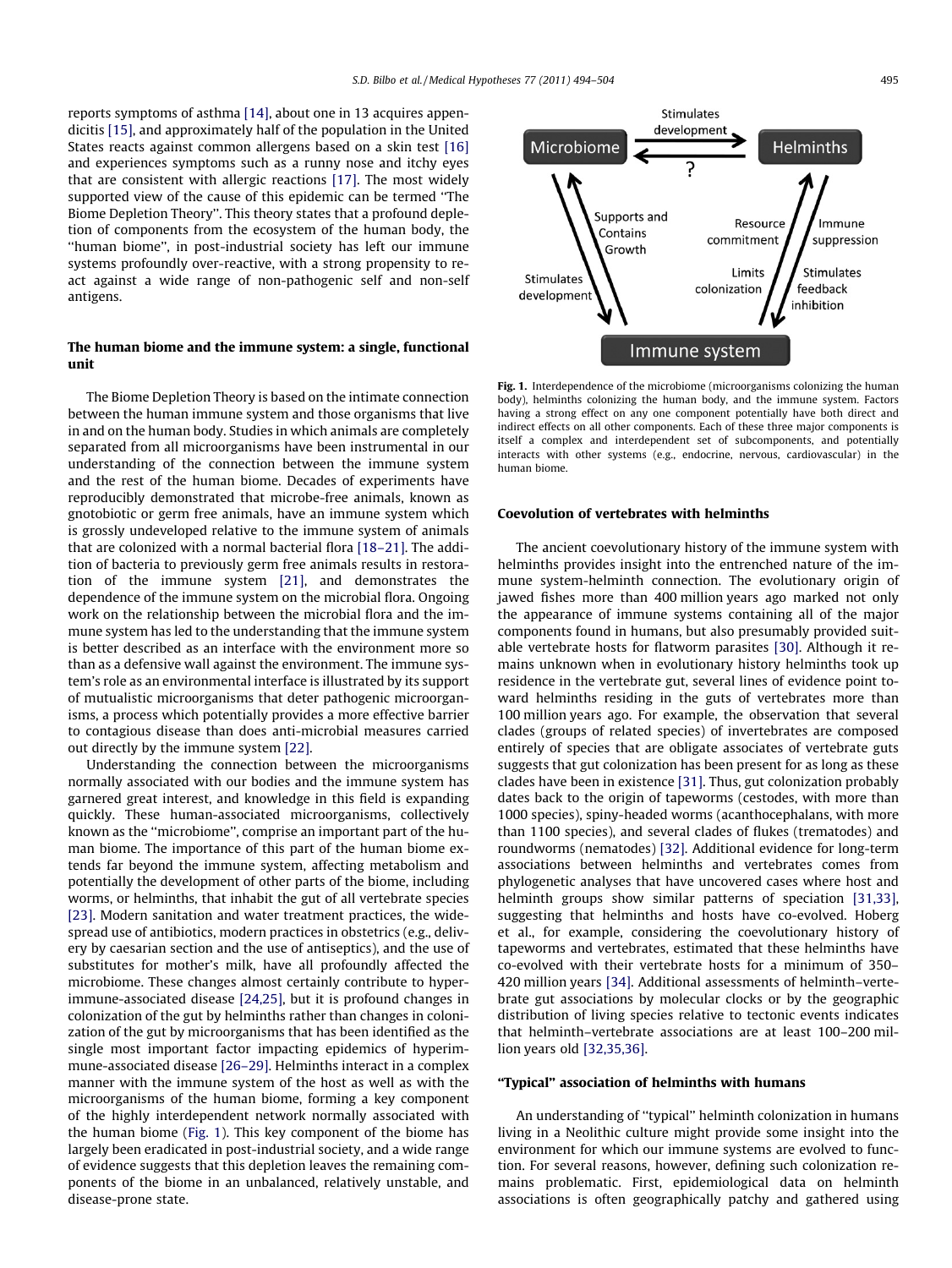different methods, making generalization difficult. Second, most of the data in humans are not derived from populations living in a Neolithic culture, but rather are based on populations living in towns and cities, where sanitation and anti-helminthics alter the incidence of colonization and may affect which species are present. Third, colonization status differs enormously among human populations. Climate and socioeconomic status are two of the largest determinants of these differences, but other factors can have a strong influence [\[37,38\]](#page-9-0). Because many helminths have complex life cycles involving intermediate hosts such as snails or insects, the local ecology of these other species has a major impact. Activities such as farming and hunting increase the likelihood of contact with vectors of early life history stages of some helminths, and can also influence colonization rates and species composition. As a consequence, the epidemiological data we have are likely representative primarily of the past tens to hundreds of years of human history; they are almost certainly not characteristic of the vast sweep of time humans have been living in association with helminths.

Despite these uncertainties, it seems clear that colonization by multiple helminth species would have been nearly universal throughout human evolutionary history [\[39\]](#page-9-0). The most ancient direct evidence comes from two frozen humans dating to the fifth century BCE that contain embryos of hookworms [\[40\].](#page-9-0) However, physical evidence of this kind is rare, and the most extensive evidence comes from epidemiological studies. Over 340 species of helminths colonizing humans have been recorded [\[41\]](#page-9-0), with about 30 of those species regarded as medically relevant. Rates of colonization are very high for some helminth species even today [\[41,42\].](#page-9-0) For example, more than one-sixth of the world's population is inhabited by just two soil-transmitted helminths, Ascaris lumbricoides and Trichuris trichiura, and several other helminths each inhabit more than 100 million humans [\[41,43\].](#page-9-0) In some parts of the world, colonization by multiple helminths is the norm rather than the exception [\[37,42\].](#page-9-0) Perhaps the most useful information regarding normal colonization status comes from indigenous populations, where the influence of confounding factors such as sanitation, anti-helminthics, and exotic food sources are minimal. For example, a study of people living in a pre-industrial culture in Rwanda revealed serological evidence of helminth colonization (average IgE levels in serum above normal for post-industrial society, despite the absence of allergy), even in those individuals which did not test positive for helminths based on a fecal analysis [\[44,45\].](#page-9-0) Collectively, the epidemiological evidence strongly suggests that humans have been living with multiple helminths throughout their evolutionary history, and that these associations are a normal part of our ecology.

Although the typical colonization of humans by helminths might be difficult to access with certainty, the number and diversity of helminth species has been assessed in a variety of wild (i.e., not laboratory bred or domesticated) animals, and may provide insight into what is typical of a mammalian species. Most individual animals in natural environments are colonized by both a wide diversity and a larger number and intensity of helminth species. Although geographic and ecological variations exist in the patterns of colonization, what is clear is that helminth colonization is the norm. From a broad dataset consisting of 56 mammalian species, in any given population, the number of helminth species was found to range from 2 to 39 species [\[46,47\].](#page-9-0) Further, rates of colonization by helminths are typically high in mammalian species closely related to humans, including the great apes [\[48\].](#page-9-0) For example, it is clear that our closest living relatives, common chimpanzees and bonobos, are both host to a diverse set of helminths in their natural habitats [\[31,48\]](#page-9-0). Each helminth species may be present in up to one-third of the individuals in these great ape populations, although sampling is exclusively based on feces

and therefore may underestimate true colonization rates [\[49,50\].](#page-9-0) Thus, studies evaluating colonization of non-human mammals by helminths suggests strongly that colonization by helminths is the norm for mammals, despite the fact that humans living in postindustrial societies have come to regard the absence of resident helminths as ''normal''.

Well-studied ecological biomes provide parallels that might help understand the dynamics of the human biome and the effects of biome depletion. Ecological biomes such as grasslands and tropical forests reach new, unstable equilibria as a consequence of rapid and prolonged loss of co-evolved components [\[51\]](#page-9-0). These biomes often contain ''keystone species'' that, relative to their biomass or density, have a disproportionately heavy impact on the ecosystem when lost [\[52\]](#page-9-0). We propose that the human biome follows the same properties and has been rendered unstable by the recent loss of a critical, co-evolved component: helminths. This instability is apparent in the widespread, aberrant function of the immune system in the absence of 'typical' helminth colonization, and suggests that helminths might collectively be considered as the equivalent of a keystone species of the human biome.

#### Modulation of the immune system by helminths

Helminths have evolved to secrete dozens if not hundreds of molecules that down regulate their host's immune system [\[53,54\].](#page-9-0) The range of immunoregulatory molecules includes a variety of protease inhibitors, including metalloprotease inhibitors, toll-like receptor signaling inhibitors, a variety of antioxidant enzymes, cytokine homologs, and a wide range of other molecules that inhibit or regulate the function of T-cells, macrophages, and dendritic cells [\[53\].](#page-9-0) Each species of helminth secretes different proteins that often exhibit strong host specificity, and many helminths secrete different proteins at different stages of their life cycle. Helminths also produce non-protein molecules such as phosphorylcholine, glycans, and lipids which down-regulate the immune system. It seems inevitable that the host has adapted to the pres-ence of these immunosuppressive "drugs" [\[28\].](#page-9-0)

Immunosuppression of the immune system by helminth-derived factors is only one means by which helminths might avert allergic and autoimmune reactions. Another very important property of helminth colonization that seems almost at odds with the immunosuppressive effect is that it causes a substantial and chronic immune response, which probably has several effects on the host. For example, by inducing chronic commitment of the immune system toward helminth-derived factors, helminths leave the immune system with fewer resources available for allergic or autoimmune responses. Further, chronic stimulation of the immune system by helminths results in the induction of a substantial feedback inhibition system [\[55,56\]](#page-9-0). In laboratory rodents, this is readily observed as an increased production of T-regulatory cells following colonization by helminths [\[53,57\]](#page-9-0). With these observations in mind, it seems evident that the ubiquitous presence of helminths and their omnipresence during the evolution of the immune system have profoundly shaped the biology of both helminth and immune system [\[58\]](#page-9-0), although many of the effects of this coevolution probably remain to be discovered.

# Biome depletion as the cause of epidemics of hyperimmuneassociated disease, but not the sole cause of hyperimmuneassociated disease

Almost paradoxically, The Depleted Biome Theory does not imply that biome depletion is the primary cause of allergies or autoimmune diseases. In addition to biome depletion, two other equally important factors are often or perhaps even usually found to contribute to hyperimmune-associated diseases [\(Fig. 2\)](#page-3-0). First,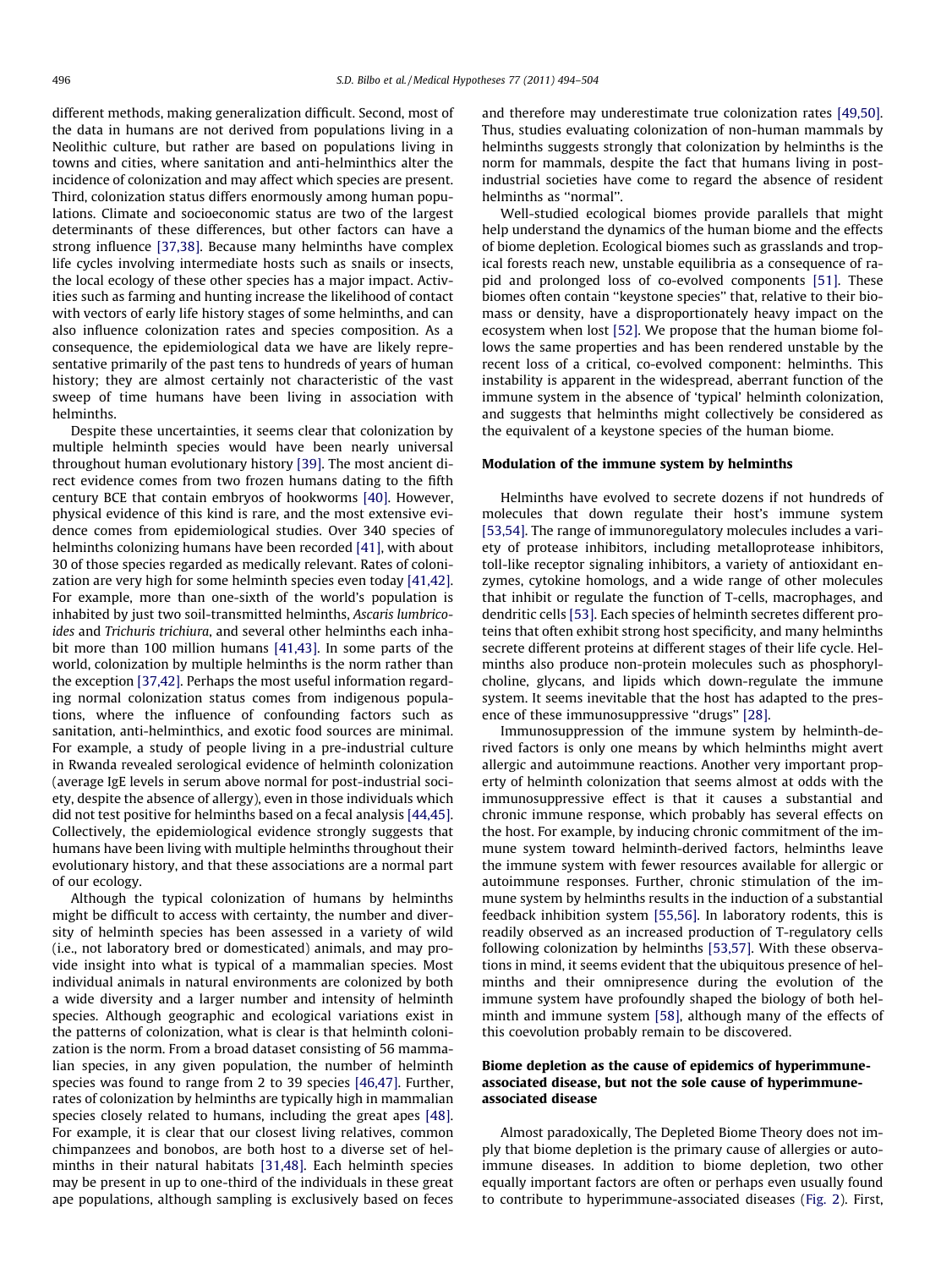<span id="page-3-0"></span>hyperimmune-associated diseases are often associated with a degree of heritability, having genetic and possibly epigenetic factors that predispose people to disease. Second, hyperimmune-associated diseases are often triggered by environmental factors that include viral infections, chemical pollutants, or common antigens produced by a wide range of organisms, ranging from ragweed to cockroaches to cows and dust mites. Thus, the Biome Depletion Theory involves a ''three-hit paradigm'' that is gaining increasing support. Hay fever, for example, is associated with genetic factors [\[59\],](#page-10-0) and is, of course, triggered by exposure to antigens such as those produced by ragweed. Further, chemical pollutants probably affect the incidence and the severity of hay fever [\[60\]](#page-10-0). Thus, biome depletion by itself does not actually cause hay fever. However, hay fever is a disease only associated with post-industrial society [\[61\],](#page-10-0) and ongoing studies indicate that it is biome depletion which positions the immune system to react toward harmless (non-pathogenic) antigens [\[62,63\]](#page-10-0). Thus, the epidemic of hay fever, like other hyperimmune-associated diseases, is apparently caused by biome depletion, even though biome depletion is not sufficient by itself to cause hay fever.

Multiple sclerosis is an example of a hyperimmune-associated disease that can be triggered by viral infection [\[64\],](#page-10-0) is associated with certain genetic markers [\[65\]](#page-10-0), but yet can be effectively treated by colonization with helminths [\[55,56\].](#page-9-0) Similarly, type 1 diabetes is potentially associated with specific proteins found in the diet [\[66,67\]](#page-10-0) and is associated with certain genetic factors [\[68\]](#page-10-0). Yet, helminth colonization is an effective treatment for type 1 diabetes in autoimmune prone mice [\[69\]](#page-10-0), and the increase in prevalence of type 1 diabetes in post-industrial cultures has not been explained by the introduction of new proteins into the diet or by a change in the genetics of the population. Thus, epidemics of multiple sclerosis and type 1 diabetes, as well as other autoimmune diseases and a variety of allergic diseases, are explained well by The Biome Depletion Theory, despite the presence of environmental triggers and genetic and/or epigenetic factors associated with the disease. Indeed, it is counterintuitive to attribute recent epidemics of disease solely to factors that have remained relatively unchanged for hundreds or even thousands of years, such as human genetics, ragweed pollen, wheat proteins, and common viruses. Rather, acute increases in disease must be attributed to factors such as biome depletion that are very recent occurrences. Unfortunately, failure to resolve this issue has resulted in considerable confusion in the biomedical literature: The identification of neither genetic factors that predispose to disease nor environmental factors that trigger disease rules out The Biome Depletion Theory as applicable (Fig. 2). Rather, it is (a) the role of ''overly aggressive'' immune reactivity, and (b) the increased incidence of disease in post-industrial society relative to pre-industrial agrarian or hunter gatherer societies that are the hallmarks of diseases associated with biome depletion.

# Hygiene and the roots of The Biome Depletion Theory

The Biome Depletion theory evolved from an idea first developed in the 1980s that has long been known as ''the hygiene hypothesis''. This hypothesis was based on the understanding that certain hyperimmune diseases, allergies in particular, were associated with components of modern culture that generally increase hygiene, such as the use of modern, flushing toilets. As the understanding of hyperimmune-associated diseases evolved, it was eventually recognized that epidemics of allergies share a common cause with epidemics of autoimmune diseases. More importantly for our understanding of the nature of hyperimmune-associated diseases, changes in the microbiome and, more importantly,



Fig. 2. "The Biome Depletion Theory", with a three-hit paradigm of hyperimmune-associated disease. In this model, three factors interact to induce pathogenic allergic and autoimmune responses. While hygiene generally reduces the presence of one factor, ''triggers'', hygiene is the source of another factor, biome depletion and subsequent immune hypersensitivity. Of importance are the ideas that (a) ancient factors (triggers, genetic and epigenetics) interact with relatively recent biome depletion to cause epidemics of hyperimmune-associated disease, and (b) the effects of epigenetic factors on disease might not be evident until one or possibly more generations after biome depletion first occurs.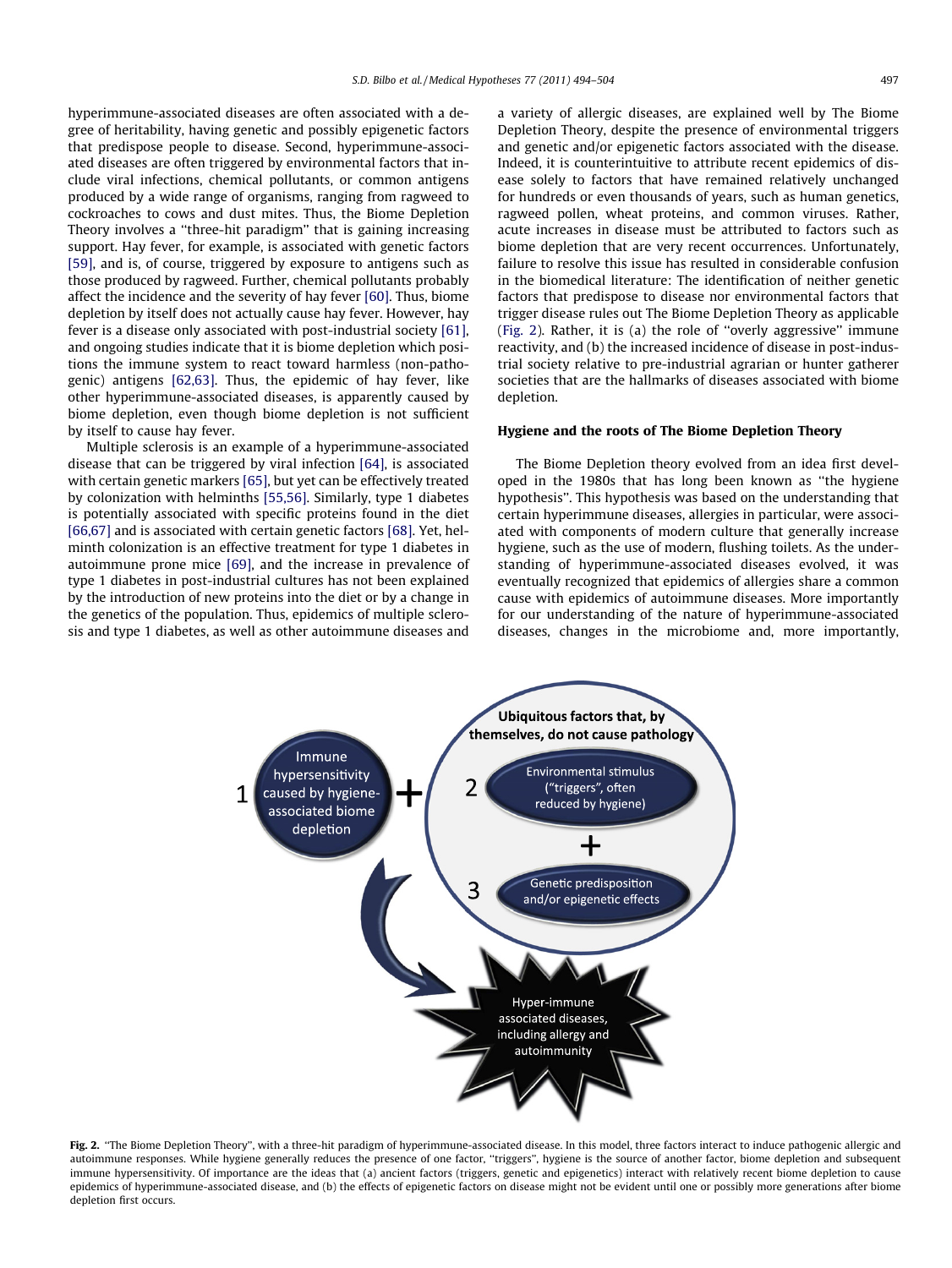depletion of helminths from the human biome were identified as the leading suspects affecting epidemics of these diseases [\[29,70,71\].](#page-9-0) This final revelation clarified the particular component of hygiene responsible for epidemics of hyperimmune-associated disease. It was, in fact, not hygiene, per se, that was responsible. Indeed, increased exposures to a variety of components associated with an unhygienic environment, including viral infections, mold, dust mite-derived allergens, and cockroach-derived allergens, are known to be ''triggers'' for the induction of allergy and/or autoimmune disease. Thus, a particular house might be considered unhygienic in some regards because of high concentrations of mold or cockroach-derived allergens, which increase the propensity for allergic disease. At the same time, in the same house, the environment might be considered relatively hygienic because a modern, flushing toilet and running water are used regularly, which, as discussed below, effectively disrupts the life cycle of almost all helminths, further increasing the propensity for allergic disease. Therefore, hygiene per se does not have a predictable effect on hyperimmune-associated disease: Hygiene in the form of a toilet increases the risk for hyperimmune-associated disease, while hygiene in the form of preventing buildup of mold and cockroach derived allergens reduces the risk of hyperimmune-associated disease. Failure to understand this distinction has unfortunately retarded progress in the field.

## The timing of biome depletion and hyperimmune-associated epidemics

The use of toilets effectively blocks the life cycle of almost all helminths, rendering humans in post-industrial societies as the only vertebrates free of association with these organisms to a large extent. The few helminths with the ability to reproduce despite the use of toilets, such as pinworms, are easily defeated by modern medicine because their ability to evolve resistance to pharmaceuticals is relatively limited by their long life cycle and small population size in comparison to bacteria and viruses that readily evolve drug resistance. Despite the fact that many individuals in post-industrial societies today take for granted the presence of toilets, the introduction of that technology is very recent, occurring, for example, in urban environments less than 100 years ago in the United States, and much more recently in rural environments. Most importantly, the impact of biomedepleting technologies such as the toilet on the immune system is expected to be delayed rather than immediate. This delay between cause and effect is anticipated for several reasons. First, many helminths have a long life span, some living for decades, and thus many individuals are expected to remain colonized for extended periods even after the transmission of the helminth has been halted. Second, some aspects of immunity may be strongly influenced by colonization with helminths early in life, and these influences may not be entirely reversed by loss of colonization at a later time. Thirdly, an individual's immune system is strongly influenced by their mother's immune system, and the extent to which the biome of the mother might protect the offspring from hyperimmune-associated disease remains unknown. The profound impact of epigenetics on human biology is only now beginning to be understood [\[72,73\]](#page-10-0), and, although speculative, epigenetic effects resulting from colonization with helminths might be seen for multiple generations, thus delaying at least some of the effects of biome depletion [\(Fig. 2\)](#page-3-0). With these factors in mind, it is not surprising that the effects of biome depletion are apparently increasing at the present time, despite the fact that for many, it was their grandparents, not themselves, which first enjoyed the convenience of biome-depleting technologies. In fact, we do not yet know if the potential effects of biome depletion have reached a climax.

# Treatment of epidemics of allergy and autoimmune disease with biome reconstitution: results so far

It stands to reason that if biome depletion has caused epidemics of allergies and autoimmune diseases, then restoration of the biome should result in an end of those epidemics. Consistent with this reasoning, a number of experiments using animal models indicate that biome reconstitution does indeed prevent and even in some cases treat hyperimmune-associated disease [\[26–29\]](#page-9-0). For example, experimentally induced colitis, experimentally induced allergy, and type 1 diabetes can be effectively averted or treated in rodents by colonization with Heligmosomoides polygyrus, a roundworm commonly found in the small intestine of a variety of rodents [\[69,74,75\]](#page-10-0). Experimentally induced allergy in rodents can also be alleviated by colonization with another roundworm Nippostrongylus brasiliensis [\[76\].](#page-10-0)

Even more encouraging than studies using animal models are two particular studies in humans. First, clinical trials demonstrate that exposure to a porcine helminth, Trichuris suis, provides an effective treatment for many patients with inflammatory bowel disease whose disease had proven untreatable with modern medicine [\[77\]](#page-10-0). More exciting results show that the progression of multiple sclerosis is halted by accidental helminth colonization [\[55\]](#page-9-0).

A number of clinical trials addressing a variety of hyper-immune disorders are currently underway utilizing the porcine whipworm, T. suis, which has proven useful in treating inflammatory bowel disease, as mentioned above. Importantly, this helminth is adapted to colonize pigs, and does not colonize humans. Rather, it persists in the human intestine for a few days to weeks before being eliminated, and must be re-introduced to the human intestine on a frequent basis to maintain therapeutic levels. It is potentially difficult to place these pioneering clinical trials with T. suis within the broader perspective of biome reconstitution. It remains unknown, for example, how exactly exposure of a patient to T. suis might affect any subsequent attempts to reconstitute the biome of that patient with helminths that are adapted to colonize the human intestine. It also remains unknown how effective T. suis is in comparison to a variety of other helminths that are adapted to humans, and if T. suis might work in combination with other helminths as a therapy. Further, given the high cost of T. suis, due in large part to the need for frequent re-exposure to the organisms, it seems an unlikely candidate for use in clinical trials aimed at prophylactic reconstitution of the biome, if such trials are undertaken. Regardless of the utility or lack thereof that T. suis eventually affords modern medicine, work with T. suis represents the very first pioneering efforts in what promises to be a large and productive field of clinical medicine.

## The health costs of biome depletion: how much?

Some might argue that treating hyperimmune-associated diseases such as hay fever and even food allergies is not worth the time, effort and energy that will be required to intentionally and systematically re-introduce organisms classified as ''parasites'' into the human population. Indeed, it can be argued that hay fever may be a worthwhile price to pay for avoiding these coevolutionary partners. Crohn's disease and multiple sclerosis are certainly less tolerable, but therapies which usually alleviate the symptoms of these diseases at least to some extent are available. Despite the generally high costs of many pharmaceuticals, the general consensus may be that some disease can be tolerated as a side effect of being parasite free. However, the apparently higher cost of biome depletion undermines this argument.

Although hyperimmune-associated diseases are not perceived as particularly life threatening, the death toll is not trivial. Allergic reactions to food alone kill an estimated 150–200 people every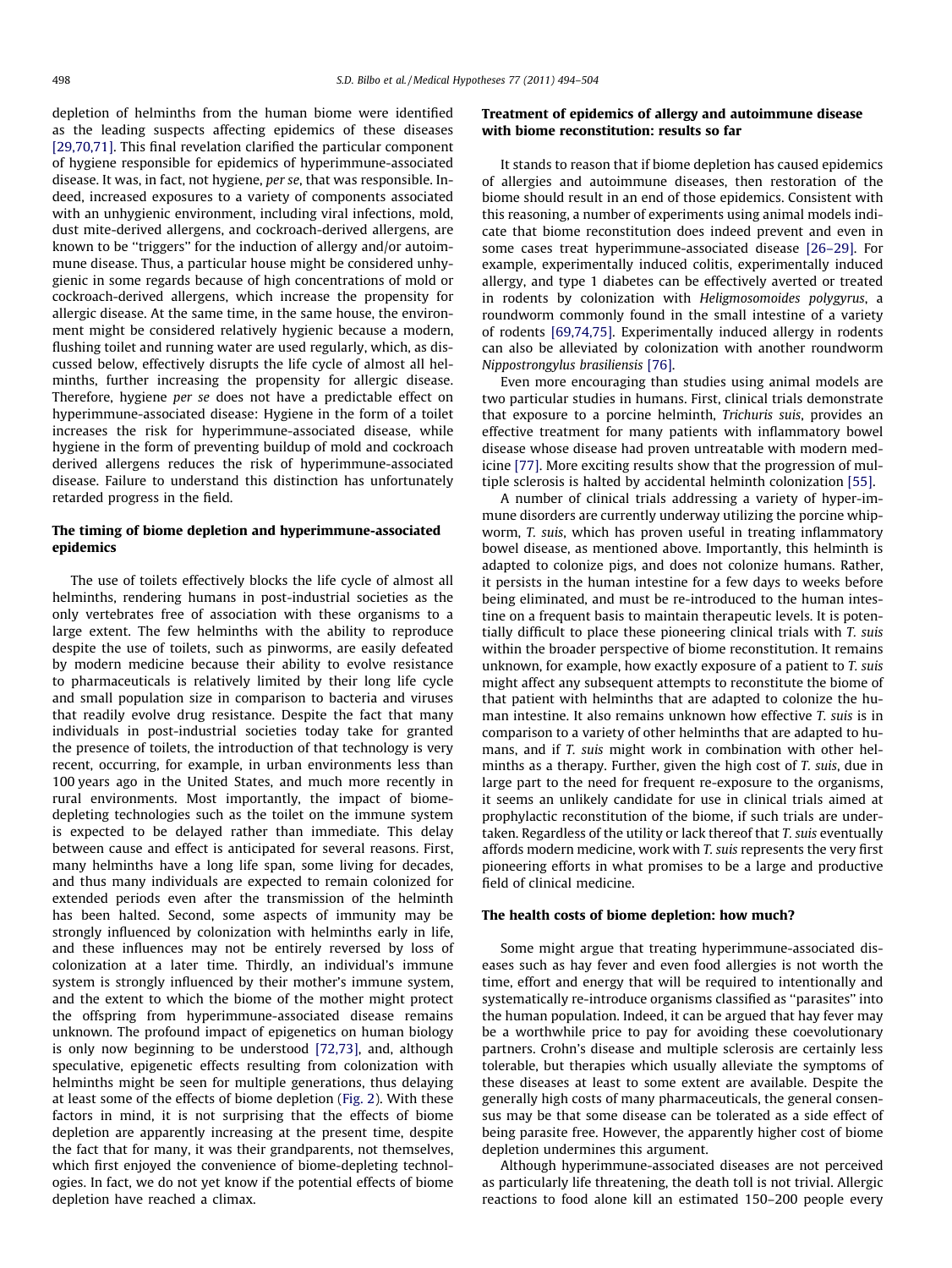year [\[78\]](#page-10-0) Added to this number are the more than 3000 people who die from asthma each year [\[14,79\].](#page-9-0) In addition, if the current epidemic is not abated, more than one of every 300 people will have their lives strongly impacted if not shortened by lupus, multiple sclerosis, or type 1 diabetes. The number of deaths associated with colitis and other types of gastrointestinal inflammatory diseases adds to this number.

Another factor when considering the health costs of biome depletion is that we do not yet know the extent of pathology that may result. Diseases not obviously related to a hyperimmune response may be impacted by biome depletion. For example, biome reconstitution in mice attenuates helicobacter-induced gastric atrophy [\[80\]](#page-10-0), suggesting that biome depletion may increase the propensity for gastric atrophy, which is a precursor to stomach cancer, the second leading cause of cancer-related deaths in humans. The overall analysis leaves us uncertain of the price we are currently paying for biome depletion, and in an uneasy ''waitand-see'' position, not knowing what immune-associated epidemics are yet to come. This uneasy position is made worse by the realization that the effects of biome depletion may strongly impact human brain function.

## Biome depletion and cognition

Our brain is intertwined with our immune system in ways that we are only beginning to understand [\[1,81\]](#page-9-0). Immunocompetent cells are located throughout every organ of the body, including the brain, and sophisticated interactions occur among these cells, primarily via soluble protein messengers called cytokines [\[82,83\].](#page-10-0) Notably, bidirectional communication between the brain and immune system by cytokines has significant consequences for neural function and behavior, including social, cognitive, and affective abilities. For instance, sick animals exhibit several well-characterized behavioral changes, including reductions in activity, exploration, and social and sexual interactions, as well as cognitive and affective changes [\[84,85\]](#page-10-0). Despite their maladaptive appearance, these behaviors are organized, adaptive strategies that are critical to host survival [\[86,87\]](#page-10-0).

However, increasing evidence has linked chronic, exaggerated cytokine expression and resulting neuroinflammation within the brain to pathologic conditions as diverse as Alzheimer's disease, autism, and depression—notably, all conditions that share some striking similarities to sickness behaviors that have somehow become prolonged or pathological [\[88\]](#page-10-0). Neuroinflammation, for example, is strongly suspected as having a causal role in autism as well as a number of other developmental disorders. Further, neuroinflammation may be extremely important during the perinatal period, potentially altering the ''program'' of the normal course of development, with the result that adult outcomes, including behavior, are significantly and often permanently altered [\[89\].](#page-10-0) This idea accounts for the observation that perinatal exposure to infectious or other immune activating agents (e.g., stress, environmental toxins) have a number of enduring influences on physiology and behavior, including reactivity to stress, disease susceptibility, and notably, increased vulnerability to mental illness such as autism and schizophrenia [\[90–94\]](#page-10-0). Thus, to the extent that biome depletion results in an increased proinflammatory environment during the perinatal period, biome depletion is expected to cause an increase in the prevalence of mental illness. In support of this idea, a variety of indicators, including epidemiological, molecular, and genetic aspects of disease, suggest that biome depletion is responsible for the increasing incidence of autism [\[7\].](#page-9-0)

A large number of neuroinflammatory changes have also been identified in normal brain aging, including upregulation of major histocompatibility (MHC II) expression on microglia, the resident immune cells of the brain [\[95\],](#page-10-0) and increased expression of proinflammatory cytokines (e.g., interleukin  $[IL]-1\beta$ ; [\[96\]](#page-10-0)) which in turn may influence neural function (e.g., long-term-potentiation (LTP); [\[97\]\)](#page-10-0). Cognitive decline is one of the primary consequences of normal aging, although there is significant individual variability, as some individuals age more successfully than others, with a subset of the population eventually developing dementias such as Alzheimer's disease [\[98,99\].](#page-10-0) Again, the presence of neuroinflammatory changes in normal aging suggests the possibility that hyper-immune activity leading to excessive neuroinflammatory mechanisms can initiate poor cognitive aging. The potential influence of biome depletion on age-associated dementia remains unknown, but investigation of the possibility seems warranted.

Based on the above considerations, we suggest that biome depletion is changing the immune system at a population-wide level, which will undoubtedly impact the brain, particularly during sensitive periods of development and perhaps in the aging process. Importantly, this theory does not compete with any prior hypotheses or known risk factors for neuroinflammatory conditions, but rather complements them. For instance, biome depletion may set the stage for exaggerated levels of neuroinflammation, which interacts with other known risk factors (stress, infection, or genetics) in the induction of a given disease or disorder.

#### The physiologic effects of biome depletion

Although some of the consequences of biome depletion for health are becoming apparent, the exact nature of the effects of biome depletion on the immune system remains unknown, even in laboratory rodents. Virtually all research on the immune system has been conducted in biome-depleted (helminth free) laboratory animals or in humans living in a post-industrial society. Because of this, immunologists are now faced with the unsettling realization that the immune system they have spent all of their effort and energy dissecting over in the past 50 years is dramatically different than any immune system in a natural state of existence. In fact, ''normal'' is not helminth-free, and our coevolutionary partners must be included if we want to understand and appreciate the ''normal'' state of immunity.

Several factors potentially complicate efforts to determine the physiologic consequences of biome depletion. First, not only are the effects of biome depletion on a particular generation undoubtedly profound, the effects of biome depletion on subsequent generations, passed down by epigenetic mechanisms, might be considerable. The fact that the immune system of the fetus is strongly influenced by the immune system of the mother particularly supports this idea. In addition, the transfer of immune components through the mother's milk adds to the potential generational effects of biome depletion. A second factor which complicates efforts to determine the physiologic consequences of biome depletion is the fact that biome depletion is not an all-or-nothing proposition. The idea that specific components of the biome have different niches exponentially increases the complexity of efforts to evaluate the effects of biome depletion. The fact that those individual components of the biome interact with other components of the biome as well as with the host [\[100\]](#page-10-0) adds even more complexity to the issue.

A wide range of studies in laboratory animals indicate that helminths exert a potent effect on virtually all components of the immune system [\[53\]](#page-9-0). Studies from our laboratory using a wild-caught rat versus laboratory rat model have provided insight into the potential extent of the impact of biome depletion on the immune system [\[45,101\]](#page-9-0). The differences between the immune systems of wild rats and those of laboratory rats exceed many inter-species differences in immunity. For example, wild rat derived lymphocytes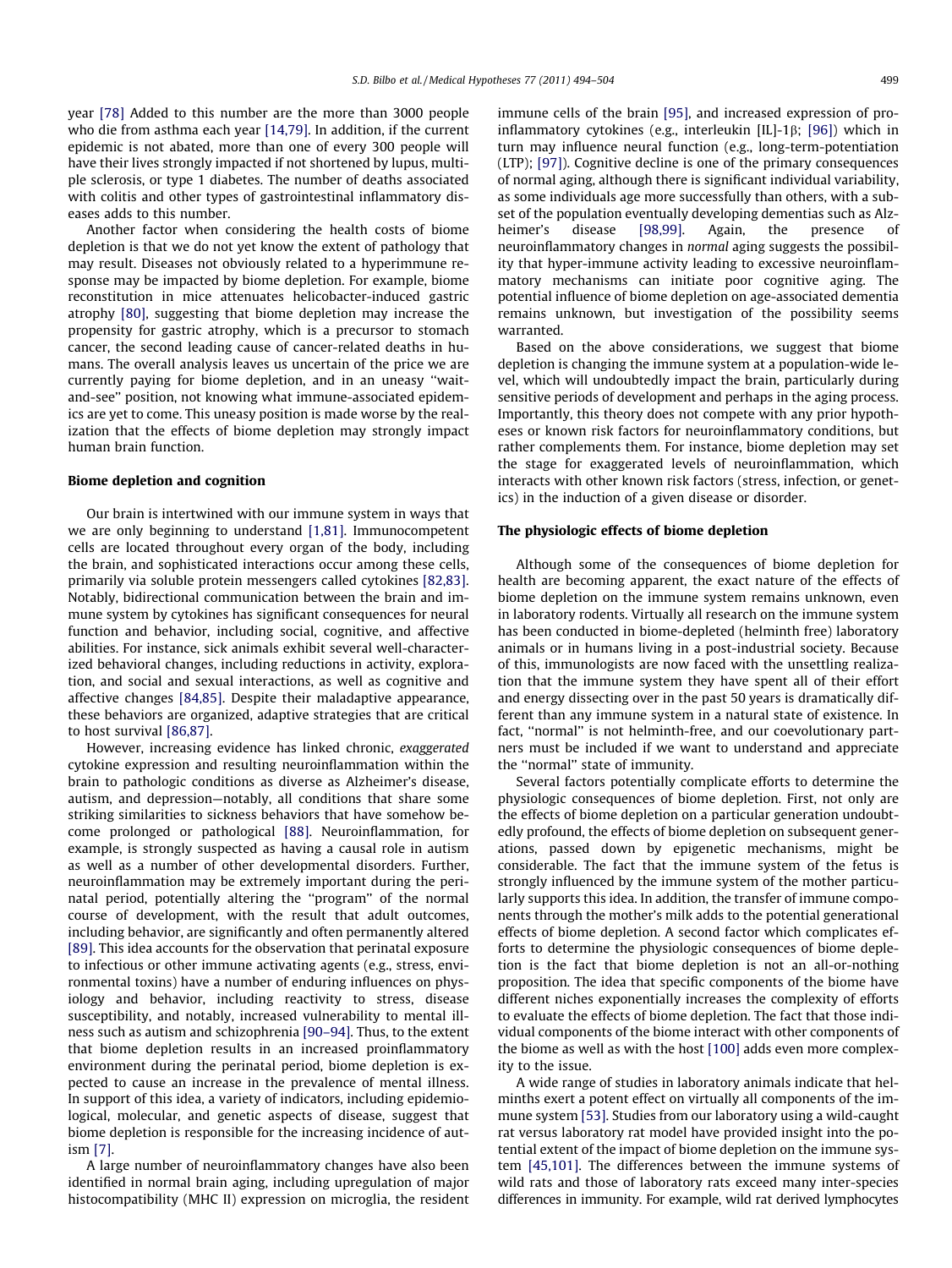demonstrate an unresponsiveness that is not found in lymphocytes derived from laboratory rats, laboratory mice, or humans in a postindustrial society [\[101\]](#page-10-0). Similarly, studies comparing the immune systems of wild mice with laboratory mice [\[102\]](#page-10-0) also show a wide range of differences in baseline immune parameters and immune responsiveness. To the extent that the biome is, in fact, the primary driving force behind the difference between ''biome-normal'' wild rodents and biome-depleted laboratory rodents, ongoing results indicate that biome depletion throws a wide range of parameters associated with cellular and humoral responses into disarray. For example, the overall maturation of the immune system as well as the balance between innate and adaptive immunity may be profoundly altered by biome depletion. As pointed out recently by Maizels and co-workers [\[53\]](#page-9-0), helminths can regulate ''every aspect of host immunity from initial recognition to end-stage effector mechanisms''. Traditional paradigms associated with allergy and autoimmune disease (e.g., Treg versus Th1 versus Th2 versus Th17) do not adequately address this effect.

# To reconstitute the biome or to develop helminth-inspired drugs that mimic a reconstituted biome?

Biomedical researchers often envision isolation and characterization of the individual components produced by helminths that modulate the immune system, with the goal of creating new helminth-inspired drugs to treat disease. On the one hand, this type of approach with other organisms has proven instrumental in the progress of modern medicine, giving us antibiotics and some important vaccines. Further, repeated injection of helminth-derived extracts or proteins in animal models of disease has already proven useful in alleviating such conditions as collagen-induced arthritis [\[103\]](#page-10-0) and experimentally induced colitis [\[104\]](#page-10-0), among others [\[105,106\]](#page-10-0). On the other hand, several factors are likely to limit the general use of this approach as a substitute for biome reconstitution.

First, it is difficult to imagine a single pharmaceutical or even a collection of pharmaceuticals that could recapitulate the vast complexity of the interaction between helminths and the host immune system. While pharmaceuticals are generally directed at one component in the immune apparatus, a single helminth species produces dozens if not more molecules that each target specific components of host immunity. The likely possibility that more than one species may be required to effectively reconstitute the biome adds a level of complexity that seems staggering to anyone interested in replicating the natural state using pharmaceuticals. Perhaps more importantly, our understanding of helminth immunoregulation is far from complete, with many gaps in our knowledge [\[53\]](#page-9-0). For example, many proteins secreted by helminths in low abundance may not have been identified, but yet may have important biological activity. Further, the biological role of some proteins secreted by helminths in high abundance, such as the glycolytic enzyme triose phosphate isomerase, remains poorly understood [\[53\].](#page-9-0) Thus, our present level of understanding of the vastly complex interactions between helminths and their hosts potentially adds a substantial hurdle to the design of therapeutics which will mimic those interactions.

Not only is the helminth/host interface vastly complex, it requires continuous input from the helminth. Helminths actively maintain a state of immunosuppression, and removal of helminths results in a loss of that regulation [\[53\],](#page-9-0) suggesting that any pharmaceutical substitute would also need to be maintained at a relatively constant level for maximum efficacy. Such continuous maintenance is potentially difficult and costly to maintain using traditional pharmaceuticals, and regular injections of helminth-inspired drugs, even if effective, might prove burdensome and expensive. Further, the mechanism of delivery of helminth-derived immunoregulatory molecules by living helminths may be important for their function, and it is possible that new drug delivery technologies may need to be devised which mimic the delivery of a living helminth. In other words, given the long coevolution of immune systems and helminths, it seems reasonable that the immune system may be adapted to and indeed dependent upon the nature, dose, and delivery method used by living helminths.

Probably it is the field of evolutionary biology that most strongly argues for living helminths and biome reconstitution in favor of pharmaceutical substitutes. Helminths represent a potential therapeutic that has been fine-tuned by hundreds of millions of years of natural selection not to encumber a healthy host. Consistent with this idea, several helminths are known to cause few if any symptoms in most cases [\[55,107,108\].](#page-9-0) The bovine tapeworm (Taenia saginata), for example, has been labeled a ''commensal'' rather than a parasite in humans [\[107\].](#page-10-0) To achieve this balance, natural selection has tested countless billions of combinations of molecular tools over millions of years, selecting those that are most effective for both helminth and host survival. Quite obviously, no pharmaceutical has ever been developed to match that record.

Another advantage that living helminths have over pharmaceuticals is their potential cost effectiveness. Helminths are typically long-term therapeutics if used in their natural host species, with a single dose lasting for years if not decades. Thus, costs will be limited by the long-term effectiveness of a single treatment. Further, the prospects for new technologies that facilitate cost effective and safe production of helminths in sufficient numbers for widespread use seem almost unlimited. Biotechnology involving in vitro culture of helminths or cultivation of human specific helminths in genetically modified mice (e.g., humanized or immunosuppressed mice) are two examples of such biotechnologies which remain untapped. The technology and clinical implementation of biome reconstitution may eventually prove no more complex than that utilized for vaccinations, with biome reconstitution and maintenance being a routine part of a typical checkup at the doctor's office.

One potential advantage of living helminths as a therapeutic is that they might be genetically altered to enhance their beneficial nature. Currently available organisms can hypothetically be modified by selective breeding to enhance their beneficial nature, or may be modified in the laboratory to create specifically altered organisms, including transgenic helminths. In this manner, genetically modified helminths could be used as an effective drug delivery agent (vector) to treat a potentially unlimited variety of medical conditions. Helminths offer a number of advantages over viral or bacterial vectors for certain applications because of their long life span, built in resistance to destruction by the immune system, and, since they do not complete their life cycle in the host, a low propensity to mutate or evolve once introduced into the host.

One potential objection to the use of mutualistic helminths for biome reconstitution is that the introduction of organisms possessing ''vastly complex and uncharacterized elements'' into the human body might have unforeseen consequences. This argument is easily turned on its head, however, when we ask how it is rational to eliminate our coevolutionary partners that possess vastly complex and uncharacterized elements without expecting dire consequences. Indeed, many of the factors proven to be important for human survival, including the microbiome and even the food we eat, contain vastly complex and uncharacterized elements. Thus, complexity and a lack of understanding of that complexity do not rule out the importance of an element of the normal human biome for health. Further, many pharmaceuticals, molecules with substantially less complexity than helminths, cause exceedingly complex reactions within the human body, often with consequences that remain poorly understood. Thus, the relative simplicity of a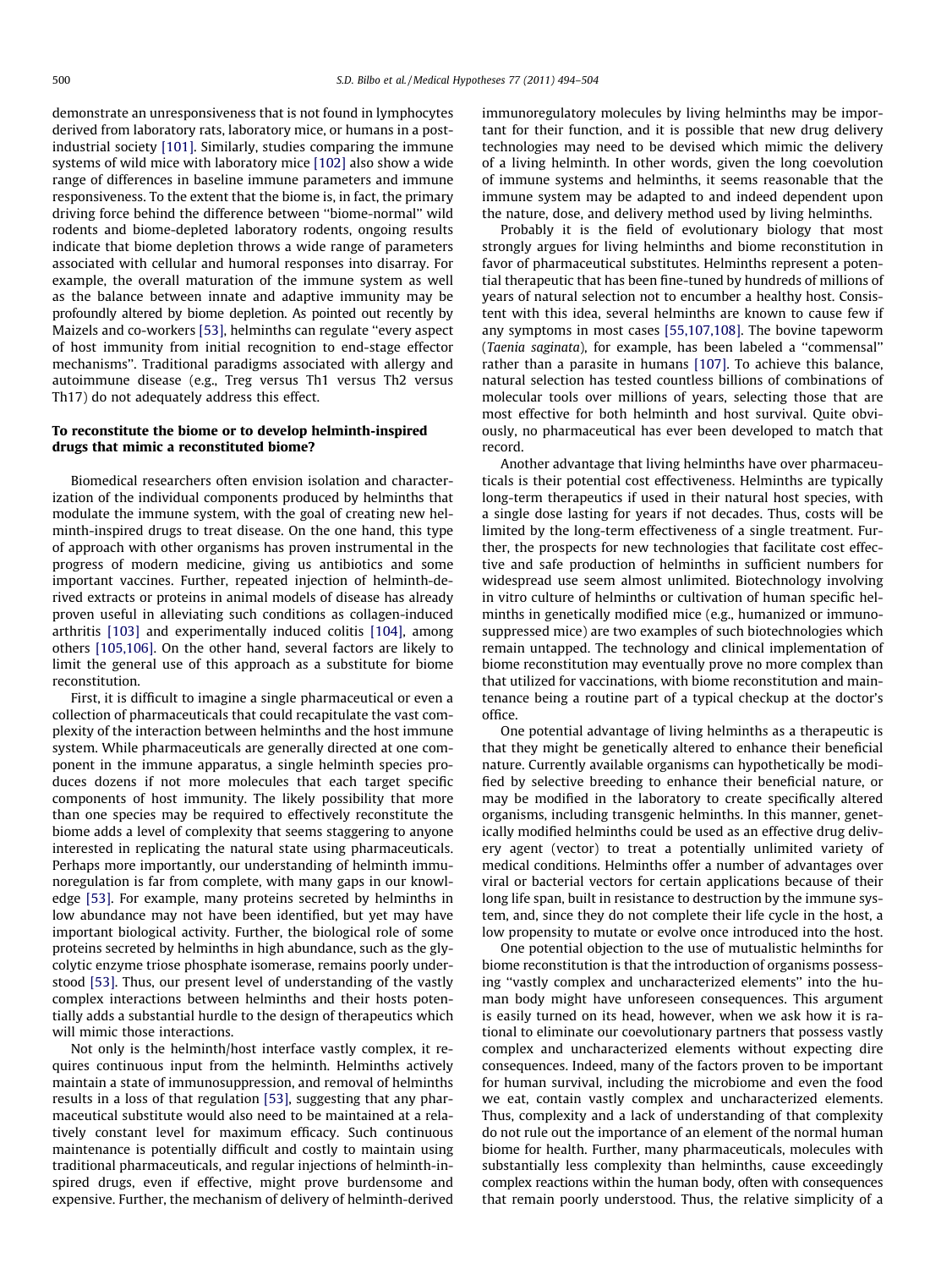drug at the molecular level does not necessarily lead to a complete understanding of that drug's effects, and certainly does not impart safety for patients. Finally, the idea of biome reconstitution is not to modify human biology in a new way, but to restore the ecology of the post-industrial human biome to harmony with the way that our genes have evolved to function. In a nutshell, comfort with the idea of biome reconstitution requires only an understanding that natural selection has shaped our genes so that they are compatible with the environment. It does not require a complete and total understanding of that environment or how that environment interacts with the human body.

Another potential objection to the concept of biome reconstitution is the fact that helminths extract a horrible toll of suffering and death in developing countries [\[109\].](#page-10-0) Given this potential to cause harm, it could be argued that these organisms should not be reintroduced into post-industrial cultures. This argument, however, is entirely undermined by a consideration of the nature of parasitic disease in developing countries. In developing countries, at least one of the following three conditions are necessary ingredients for morbidity and mortality associated with helminth infection:

- 1. The widespread occurrence of starvation and malnourishment, conditions which add risk to colonization by helminths.
- 2. The absence of water treatment facilities and sewer systems, allowing uncontrolled infections and potentially high burdens of helminths.
- 3. The presence of helminths that are not well adapted to the host (e.g., parasites that are harmful to even a healthy host, such as Dracunculus medinensis, which causes dracunculiasis, Taenia solium, which causes cysticercosis, and Loa loa, which causes Loa loa filariasis).

Not one of these factors presents a difficult hurdle when considering the reintroduction of helminths into post-industrial societies, which generally enjoy over-nourishment rather than malnourishment. Given a proper selection of helminths for colonization, uncontrolled infections are impossible in the face of modern sewer systems and water treatment facilities. Further, modern medicine makes it possible to easily identify individuals with pre-existing conditions that could be contraindications for helminth therapy (e.g., anemia, malnutrition, immune deficiencies, coagulopathies, advanced aging, etc.). In addition, modern clinical research practices can readily be utilized to ensure that adverse side effects are reduced to far below acceptable levels prior to widespread therapeutic application. Thus, post-industrial cultures have the luxury of selecting controlled colonization with helminths, not pathologic infection. In essence, post-industrial society will have domesticated helminths. No restoration of the natural ecology of helminths is expected or even suggested, with the survival of the domesticated helminths being strictly dependent on the medical community. To maintain a reconstituted biome, patients would need periodic evaluation and maintenance, since natural transmission of therapeutic helminths would be non-existent given the proper selection of helminths and the sewer systems of postindustrial culture. Further, given the effectiveness of anti-helminthic drugs, therapy will be readily reversible should particular patients develop a condition in which the helminths are no longer warranted.

The loss of evolutionary partners leading to disease is not unique to the helminth/hyper-immune condition. The historically omnipresent struggle against predators and for food resources have left our bodies addicted to particular diets and a degree of exercise. The loss of predators and the loss of any challenge in finding food in post-industrial cultures have led to epidemics of obesity, type 2 diabetes, and other complications associated with a rich diet and little exercise. However, just as post-industrial societies do not need to face predation and possible starvation to avoid obesity and heart disease; neither do post-industrial cultures need to face the specter of helminth-associated disease in order to avoid allergy and autoimmune disease. Just as we have the option of safely utilizing proper diet and exercise regimens to give our cardiovascular system what it has evolved to require, it is expected that, far more effortlessly, we can safely utilize selected organisms to give our immune system what it has evolved to require.

## Biome reconstitution and the public consciousness

A commonly expressed concern regarding biome reconstitution regards the ability of those who would benefit from the therapy to actually accept the therapy. Some speculate that the prospect of helminth colonization will prove too repulsive for most patients to accept. However, from several perspectives, it can be argued that the view of the public toward the concept of biome reconstitution will pose no obstacle whatsoever. Most importantly, it is expected that biome reconstitution will be the subject of extensive clinical trials, and will have a proven safety record prior to widespread use. In the face of clinical studies potentially showing that biome depletion can lead to lupus, multiple sclerosis, food allergies, asthma, and perhaps even an autistic child, it seems far more likely that concern over biome depletion rather than fear of biome reconstitution will be the hallmark of public opinion in the future. It seems inconceivable that an educated public would react with paranoia toward helminths rather than with concern for their health and the health of their children. Certainly the educated public has not reacted with paranoia toward probiotics. Indeed, the public is becoming aware of the dangers to their microbiome imposed by the heavy use of antibiotics. Further, no responsible individual plans to market helminths as a can of worms any more than probiotics or vaccinations have been marketed as a can of germs. There seems to be little evidence to support the idea that revulsion of helminths will be an impediment to biome reconstitution.

Reassuringly, negative views toward helminths that might be adopted by a few individuals are not expected to influence the efficacy of biome reconstitution for the population as a whole. As with diet and exercise programs, the health benefits of biome reconstitution will be limited to those who embrace the prospect, and one patient's health will not be influenced by another's decision to embrace or reject biome reconstitution. Fortunately, biome reconstitution should eventually prove much easier for the average individual to implement than does an effective diet and exercise program, since biome reconstitution is potentially a matter easily handled by a physician during a routine medical exam.

## Approaching the solution

The approach to biome reconstitution needs to be systematic and rapidly executed. The following questions need to be addressed with the utmost urgency:

1. Which helminths or combination of helminths are safe and effective? Several species, including the bovine tapeworm (T. saginata), the human whipworm (*T. trichiura*), and the human hookworm (Necator americanus) are well adapted to humans, asymptomatic in low numbers, and thus seem to be obvious candidates for initial consideration. New technologies might be developed (e.g., irradiation of organisms to achieve sterility and eliminate the possibility of transmission, new culture methods, or cultivation of human-specific helminths in ultraclean and immunodeficient rodents) which could improve on the initial answers to this question.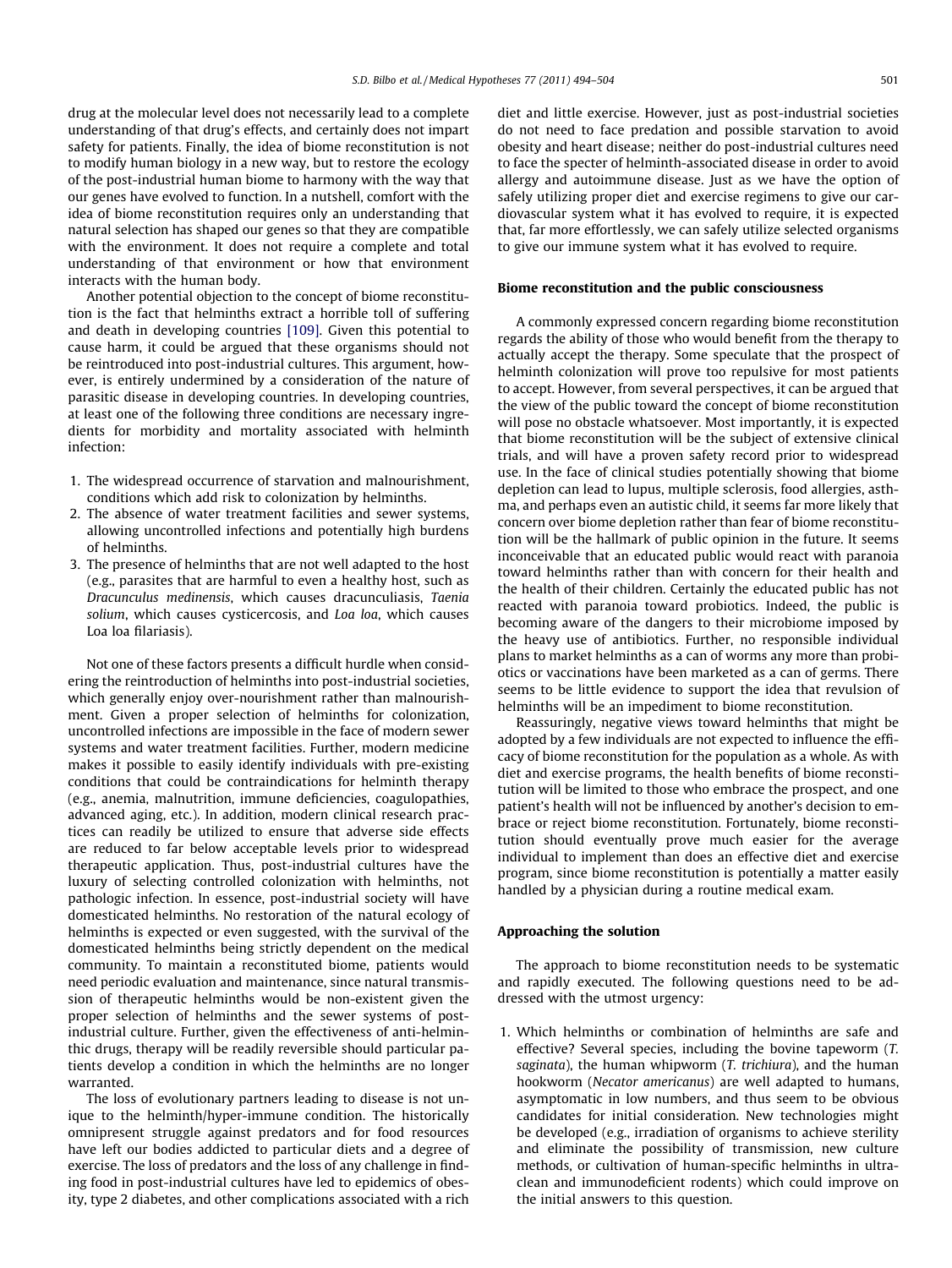- 2. Which helminths should be utilized, at what dose, and under what conditions (patient age, disease state, gender, etc.)? Biome reconstitution for a 3-year old patient may be quite different that that required for a 30-year old patient, and the best approach to biome reconstitution for children may depend on the status of the mother's biome during pregnancy and the first years of the child's life.
- 3. Which hyperimmune-associated diseases can be cured or effectively treated with biome reconstitution, versus which can only be prevented by biome reconstitution? The answer to this question should drive efforts (or the lack thereof) to prophylactically restore the biome in the general population.
- 4. How important for children is the biome of the mother prior to and during pregnancy, and while breastfeeding?
- 5. What medical conditions (e.g., suppressed immune system, anemia, and coagulopathy) would be contraindications for biome reconstitution?
- 6. Are particular human genotypes better suited to particular helminth loads? Certainly hyperimmune-associated disease is connected strongly with genotype, and it is thus reasonable to expect that an optimized approach to biome reconstitution may need to consider the genotype of the patient.
- 7. Does modern medicine need to work toward reconstituting components of the biome other than helminths? For example, should intentional and controlled exposure to a normal microflora in a manner that recapitulates natural child birth replace current practices in obstetrics?
- 8. Will certain components of modern medicine (e.g., vaccines and immunosuppressive drugs) need to be modified so that they are effective on individuals with a healthy (reconstituted) biome? Modern medicine has been tailored to those with a depleted biome, and may require some adjustment for those with a healthy biome.
- 9. What are the effects of biome reconstitution on human biology in general? For example, how does it affect reproduction, aging, cancer, infectious disease, and cognition?

Obtaining the answers to these questions is the beginning of a new chapter in modern medicine and biotechnology, and potentially closes the door on a chapter aimed at treating hyperimmune associated diseases with pharmaceuticals. The answer to these questions will potentially drive a substantial arm of clinical medicine for the foreseeable future. Given the current mortality, morbidity, and expense inflicted by epidemics of hyperimmuneassociated disease, speed seems paramount. At the same time, however, a systematic rather than a piecemeal approach to the solution is strongly encouraged.

## Prognosis for modern medicine

One question in the minds of many who recognize the vast potential that biome reconstitution appears to offer is how quickly modern medicine will take advantage of this potential. From several perspectives, the prognosis for modern medicine is very good. Modern immunology has proven to be a highly flexible discipline as it struggles against widespread epidemics of immune related disease. Within a few short years of initial discovery, new findings often become ''hot'' topics, accruing well funded laboratories and hundreds of research papers. With that in mind, a tipping point in medicine can be seen fast approaching, in which colonization with helminths becomes the next hot topic of basic and clinical research. The critical events that mark this tipping point are not likely public opinion or even our capacity to solve the problem, but rather a change of paradigm within the minds of the policy makers of the biomedical community. When those who strongly influence the direction of the fields of clinical and basic immunology decide to take action, biomedical research can move with astonishing speed.

After that tipping point is reached for biomedical research, financial considerations could drive a very rapid evolution of clinical medicine. For example, if restoring the biome of a few hundred patients is shown to prevent the onset of even a few cases of such costly diseases as asthma, type 1 diabetes, or autism, strong pressures on financial resources could force the health care system to adapt quickly. With that in mind, the day when a doctor will prescribe not only a vaccination against a dreaded disease, but also colonization with a domesticated helminth, may not be so far distant in the future. The best news is that this type of treatment is expected to be both inexpensive and without major complications. If we keep open minds about the possibilities of biome reconstitution – the "tipping point" may be just around the corner.

# Conclusions

It was only a very few generations ago, at most, that humans first began widespread use of indoor flushing toilets and acquired access to modern medicine. These technologies, which effectively interrupt most helminth life cycles, have, over time, resulted in a profound depletion of the human biome. Realizing the intimacy and strength of the connection between the biome and the immune system, it is possible to arrive at a remarkably simple conclusion that can account for a wide range of post-industrial disease: Biome depletion has left us with an overly reactive immune system, leading to epidemics of a wide range of allergic and autoimmune diseases.

A synthesis of epidemiology, modern medicine, evolutionary biology and immunology strongly suggests that biome reconstitution and maintenance should be a major thrust of biomedical research in the very near future, and a major component of medicine in the foreseeable future. Helminth-derived pharmaceuticals might offer an alternative to biome reconstitution, but given what is already known about the complex and multi-faceted nature of helminth–host interactions, pharmaceuticals which effectively mimic the effects of helminths might prove extremely difficult and expensive to develop and utilize. Further, the low costs, high efficacy, and very low rate of side effects that are expected to be associated with biome reconstitution make this approach extremely appealing. In addition, the potential for helminths to be used prophylactically and the potential for new helminth-supported biotechnology applications add to the attractiveness of biome reconstitution. The domestication of helminths, as with the domestication of other animals, may eventually provide a means for selection and breeding of organisms that have a greater utility for humans than those helminths found naturally.

The biology imposed by our evolution is, at present, inescapable, and medical science of the future will take that fact fully into account. To achieve this aim, intensive and systematic research should now be focused on the wide range of questions regarding the effects of biome depletion and the application of biome reconstitution. Hopefully, in the future, our biomes will be checked as regularly as our cholesterol is checked, with proactive as well as reactive biome reconstitution being routine.

#### Conflict of interest statement

The authors have no financial or other relationship with people or organizations that may inappropriately influence the author's work.

# Acknowledgements

S.E.P. is supported by an European Union FP7 Marie Curie Fellowship. The authors acknowledge the contribution of the National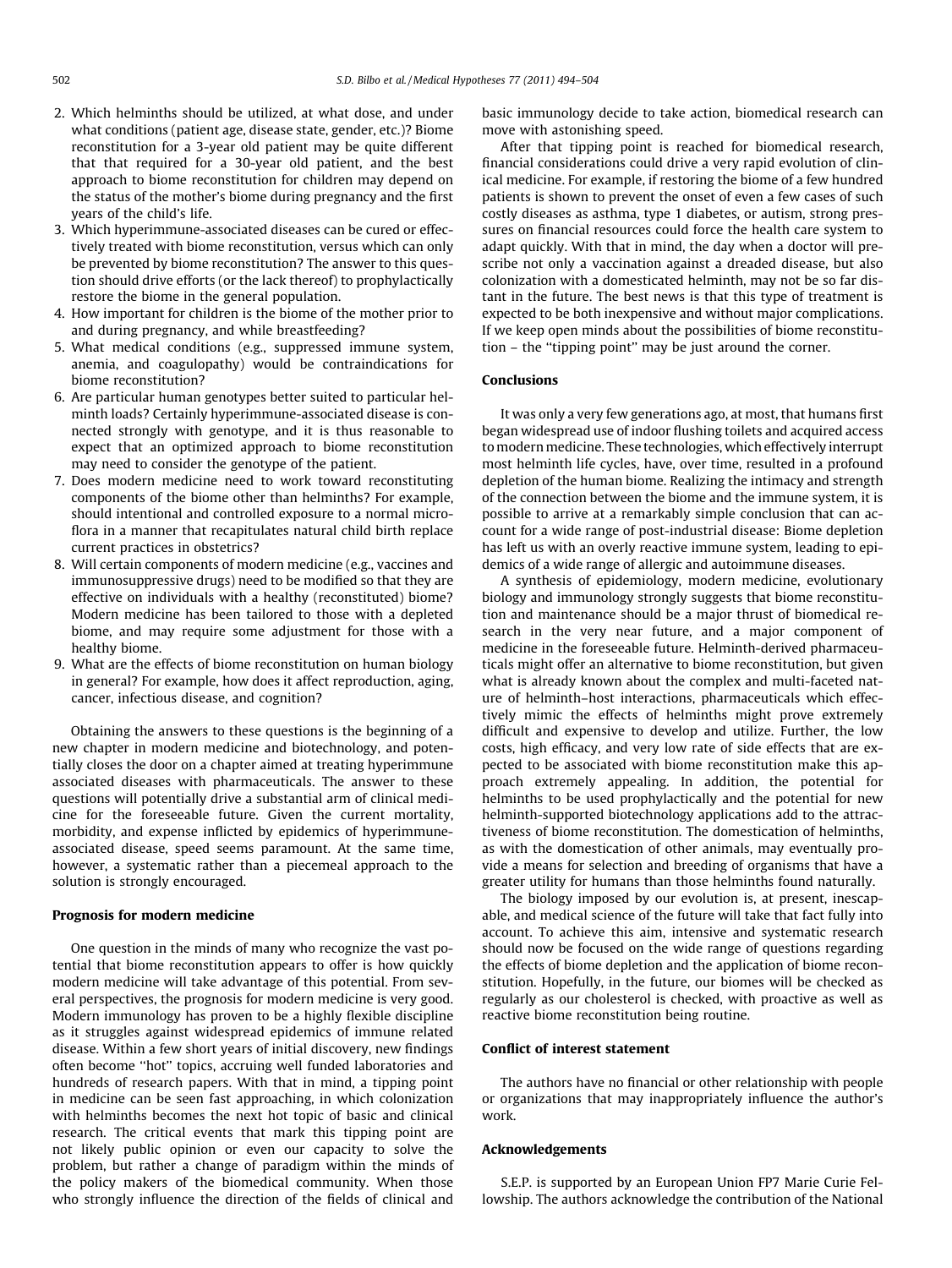<span id="page-9-0"></span>Evolutionary Synthesis Center (NESCent) in facilitating the discussion which eventually led to the writing of this manuscript. The authors are grateful to Zoie E. Holzknecht and Susanne Meza-Keuthen for thoughtful comments and help with preparation of the manuscript.

#### References

- [1] Davis MM. A prescription for human immunology. Immunity 2008;29:835–8.
- [2] I.S. Committee. Worldwide variation in prevalence of symptoms of asthma, allergic rhinoconjunctivitis, atopic eczema: ISAAC. The International Study of Asthma and Allergies in Childhood (ISAAC) Steering Committee [see comment]. Lancet 2005;351:1225–32.
- [3] Onkamo P, Vaananen S, Karvonen M, Tuomilehto J. Worldwide increase in incidence of Type I diabetes—the analysis of the data on published incidence trends. Diabetologia 1999;42:1395–403.
- [4] Black P. Why is the prevalence of allergy and autoimmunity increasing? Trends Immunol 2001;22:354–5.
- [5] Gergen PJ, Turkeltaub PC, Kovar MG. The prevalence of allergic skin test reactivity to eight common aeroallergens in the US population: results from the second National Health and Nutrition Examination Survey. J Allergy Clin Immunol 1987;80:669–79.
- [6] Genuis SJ. Sensitivity-related illness: the escalating pandemic of allergy, food intolerance and chemical sensitivity. Sci Total Environ 2010;408: 6047–61.
- [7] Becker KG. Autism, asthma, inflammation, and the hygiene hypothesis. Med Hypotheses 2007;69:731–40.
- [8] Fairweather D, Frisancho-Kiss S, Rose NR. Sex differences in autoimmune disease from a pathological perspective. Am J Pathol 2008;173:600–9.
- [9] Lahita RG. Special report: adjusted lupus prevalence. Results of a marketing study by the Lupus Foundation of America. Lupus 1995;4:450–3.
- [10] Bostrom I, Callander M, Kurtzke JF, Landtblom AM. High prevalence of multiple sclerosis in the Swedish county of Varmland. Mult Scler 2009;15:1253–62.
- [11] Vehik K, Hamman RF, Lezotte D, Norris JM, Klingensmith G, Bloch C, et al. Increasing incidence of type 1 diabetes in 0- to 17-year-old Colorado youth. Diabetes Care 2007;30:503–9.
- [12] Liu AH, Jaramillo R, Sicherer SH, Wood RA, Bock SA, Burks AW, et al. National prevalence and risk factors for food allergy and relationship to asthma: results from the National Health and Nutrition Examination Survey 2005– 2006. J Allergy Clin Immunol 2010;126:798–806. e713.
- [13] Bagnasco M, Bossert I, Pesce G. Stress and autoimmune thyroid diseases. Neuroimmunomodulation 2006;13:309–17.
- [14] Mannino DM, Homa DM, Akinbami LJ, Moorman JE, Gwynn C, Redd SC. Surveillance for asthma—United States, 1980–1999. MMWR: Surveill Summ 2002;51:1–13.
- [15] Addiss DG, Shaffer N, Fowler BS, Tauxe RV. The epidemiology of appendicitis and appendectomy in the USA. Am J Epidemiol 1990;132:910–25.
- [16] Arbes Jr SJ, Gergen PJ, Elliott L, Zeldin DC. Prevalences of positive skin test responses to 10 common allergens in the US population: results from the Third National Health and Nutrition Examination Survey. J Allergy Clin Immunol 2005;116:377–83.
- [17] Singh K, Axelrod S, Bielory L. The epidemiology of ocular and nasal allergy in the United States, 1988–1994. J Allergy Clin Immunol 2010;126:778–83. e776.
- [18] Wilson KH, Sheagren JN, Freter R, Weatherbee L, Lyerly D. Gnotobiotic models for study of the microbial ecology of Clostridium difficile and Escherichia coli. J Infect Dis 1986;153:547–51.
- [19] Cebra JJ. Influences of microbiota on intestinal immune system development. Am J Clin Nutr 1999;69:1046S–51S.
- [20] Gordon HA, Pesti L. The gnotobiotic animal as a tool in the study of host microbial relationships. Bacteriol Rev 1971;35:390–429.
- [21] Zaneveld J, Turnbaugh PJ, Lozupone C, Ley RE, Hamady M, Gordon JI, et al. Host-bacterial coevolution and the search for new drug targets. Curr Opin Chem Biol 2008;12:109–14.
- [22] Parker W, Thomas AD. Cultivation of epithelial-associated microbiota by the immune system. Future Microbiol 2010;5:1483–92.
- [23] Hayes KS, Bancroft AJ, Goldrick M, Portsmouth C, Roberts IS, Grencis RK. Exploitation of the intestinal microflora by the parasitic nematode Trichuris muris. Science 2010;328:1391–4.
- [24] Michael P, Diane RG, Hassen A, Elaine H, Juan CC. Birth by cesarean section, allergic rhinitis, and allergic sensitization among children with a parental history of atopy. J Allergy Clin Immunol 2008;122:274–9.
- [25] Shaw SY, Blanchard JF, Bernstein CN. Association between the use of antibiotics in the first year of life and pediatric inflammatory bowel disease. Am J Gastroenterol 2010;105:2687–92.
- [26] Capron A, Dombrowicz D, Capron M. Helminth infections and allergic diseases. Clin Rev Allergy Immunol 2004;26:25–34.
- [27] Wilson MS, Maizels RM. Regulation of allergy and autoimmunity in helminth infection. Clin Rev Allergy Immunol 2004;24:35–50.
- [28] Fumagalli M, Pozzoli U, Cagliani R, Comi GP, Riva S, Clerici M, et al. Parasites represent a major selective force for interleukin genes and shape the genetic predisposition to autoimmune conditions. J Exp Med 2009;206:1395–408.
- [29] Rook GAW. Review series on helminths, immune modulation and the hygiene hypothesis: the broader implications of the hygiene hypothesis. Immunology 2009;126:3–11.
- [30] Freeman RS. Ontogeny of cestodes and its bearing on their phylogeny and systematics. In: Ben D, editor. Adv. Parasitol, vol. 11. Academic Press; 1973. p. 481–557.
- [31] Brooks DR, McLennan DA. Extending phylogenetic studies of coevolution: secondary Brooks parsimony analysis, parasites, and the Great Apes. Cladistics: Int J Willi Hennig Soc 2003;19:104–19.
- [32] Blaxter ML, De Ley P, Garey JR, Liu LX, Scheldeman P, Vierstraete A, et al. A molecular evolutionary framework for the phylum Nematoda. Nature 1998;392:71–5.
- [33] Hugot JP. Primates and their pinworm parasites: the Cameron hypothesis revisited. Syst Biol 1999;48:523–46.
- [34] Hoberg EP, Gardner SL, Campbell RA. Systematics of the Eucestoda: advances toward a new phylogenetic paradigm, and observations on the early diversification of tapeworms and vertebrates (2nd international workshop for tapeworm systematics, Lincoln, NE, USA, October 2–6, 1996). Syst Parasitol 1999;42:1–12.
- [35] Verneau O, Bentz S, Sinnappah ND, du Preez L, Whittington I, Combes C. A view of early vertebrate evolution inferred from the phylogeny of polystome parasites (Monogenea: Polystomatidae). Proc R Soc Lond B: Biol Sci 2002;269:535–43.
- [36] Olson PD, Tkach VV. Advances and trends in the molecular systematics of the parasitic platyhelminthes. Adv Parasitol 2005;60:165–243.
- [37] Brooker S, Clements ACA, Bundy DAP. Global epidemiology, ecology and control of soil-transmitted helminth infections. Adv Parasitol control of soil-transmitted helminth infections. Adv Parasitol 2006;62:221–61.
- [38] Harhay MO, Horton J, Olliaro PL. Epidemiology and control of human gastrointestinal parasites in children. Expert Rev Anti-Infect Ther 2010;8:219–34.
- [39] Hurtado AM, Frey MA, Hill K, Baker J. The role of helminths in human evolution. Implications for global health in the 21st century. In: Elton S, O'Higgins P, editors. Medicine and evolution: current applications, future prospects. New York: Taylor and Francis; 2008.
- [40] Crubezy E, Magnaval JF, Francfort HP, Ludes B, Larrouy G. Herodotus, the Scythes and hookworm infection. Lancet 2006;367:1520.
- [41] Crompton DWT. How much human helminthiasis is there in the world? J Parasitol 1999;85:397–403.
- [42] Brooker S, Utzinger J. Integrated disease mapping in a polyparasitic world. Geospatial Health 2007;1:141–6.
- [43] Bethony J, Brooker S, Albonico M, Geiger SM, Loukas A, Diemert D, et al. Soiltransmitted helminth infections: ascariasis, trichuriasis, and hookworm. Lancet 2006;367:1521–32.
- [44] Scaglia M, Tinelli M, Revoltella R, Peracino A, Falagiani P, Jayakar SD, et al. Relationship between serum IgE levels and intestinal parasite load in African populations. Int Arch Allergy Appl Immunol 1979;59:465–8.
- [45] Devalapalli AP, Lesher A, Shieh K, Solow JS, Everett ML, Edala AS, et al. Increased levels of IgE and autoreactive, polyreactive IgG in wild rodents: implications for the hygiene hypothesis. Scand I Immunol 2006:64:125–36.
- [46] Bordes F, Morand S. Helminth species diversity of mammals: parasite species richness is a host species attribute. Parasitology 2008;135:1701–5.
- [47] Poulin R, Mouillot D. The evolution of taxonomic diversity in helminth assemblages of mammalian hosts. Evol Ecol 2004;18:231–47.
- [48] Nunn CL, Altizer S, Sechrest W, Jones KE, Barton RA, Gittleman JL. Parasites and the evolutionary diversification of primate clades. Am Nat 2004;164:S90–S103.
- [49] Howells ME, Pruetz J, Gillespie TR. Patterns of gastro-intestinal parasites and commensals as an index of population and ecosystem health: the case of sympatric western Chimpanzees (Pan troglodytes verus) and Guinea Baboons (Papio hamadryas papio) at Fongoli, Senegal. Am J Primatol  $2011:73:173-9$
- [50] Petrzelkova KJ, Hasegawa H, Appleton CC, Huffman MA, Archer CE, Moscovice LR, et al. Gastrointestinal parasites of the chimpanzee population introduced onto Rubondo Island National Park, Tanzania. Am J Primatol 2010;72:307–16.
- [51] Foster D, Swanson F, Aber J, Burke I, Brokaw N, Tilman D, et al. The importance of land-use legacies to ecology and conservation. Bioscience 2003;53:77–88.
- [52] Mills LS, Soule MF, Doak DF. The keystone-species concept in ecology and conservation. Bioscience 1993;43:219–24.
- [53] Hewitson JP, Grainger JR, Maizels RM. Helminth immunoregulation: the role of parasite secreted proteins in modulating host immunity. Mol Biochem Parasitol 2009;167:1–11.
- [54] Zaccone P, Burton OT, Cooke A. Interplay of parasite-driven immune responses and autoimmunity. Trends Parasitol 2008;24:35–42.
- [55] Correale J, Farez M. Association between parasite infection and immune responses in multiple sclerosis. Ann Neurol 2007;61:97–108.
- [56] Correale J, Farez M, Razzitte G. Helminth infections associated with multiple sclerosis induce regulatory B cells. Ann Neurol 2008;64:187–99.
- [57] Yazdanbakhsh M, van den Biggelaar A, Maizels RM. Th2 responses without atopy: immunoregulation in chronic helminth infections and reduced allergic disease [see comment]. Trends Immunol 2001;22:372–7.
- [58] Jackson JA, Friberg IM, Little S, Bradley JE. Review series on helminths, immune modulation and the hygiene hypothesis: immunity against helminths and immunological phenomena in modern human populations: coevolutionary legacies? Immunology 2009;126:18–27.